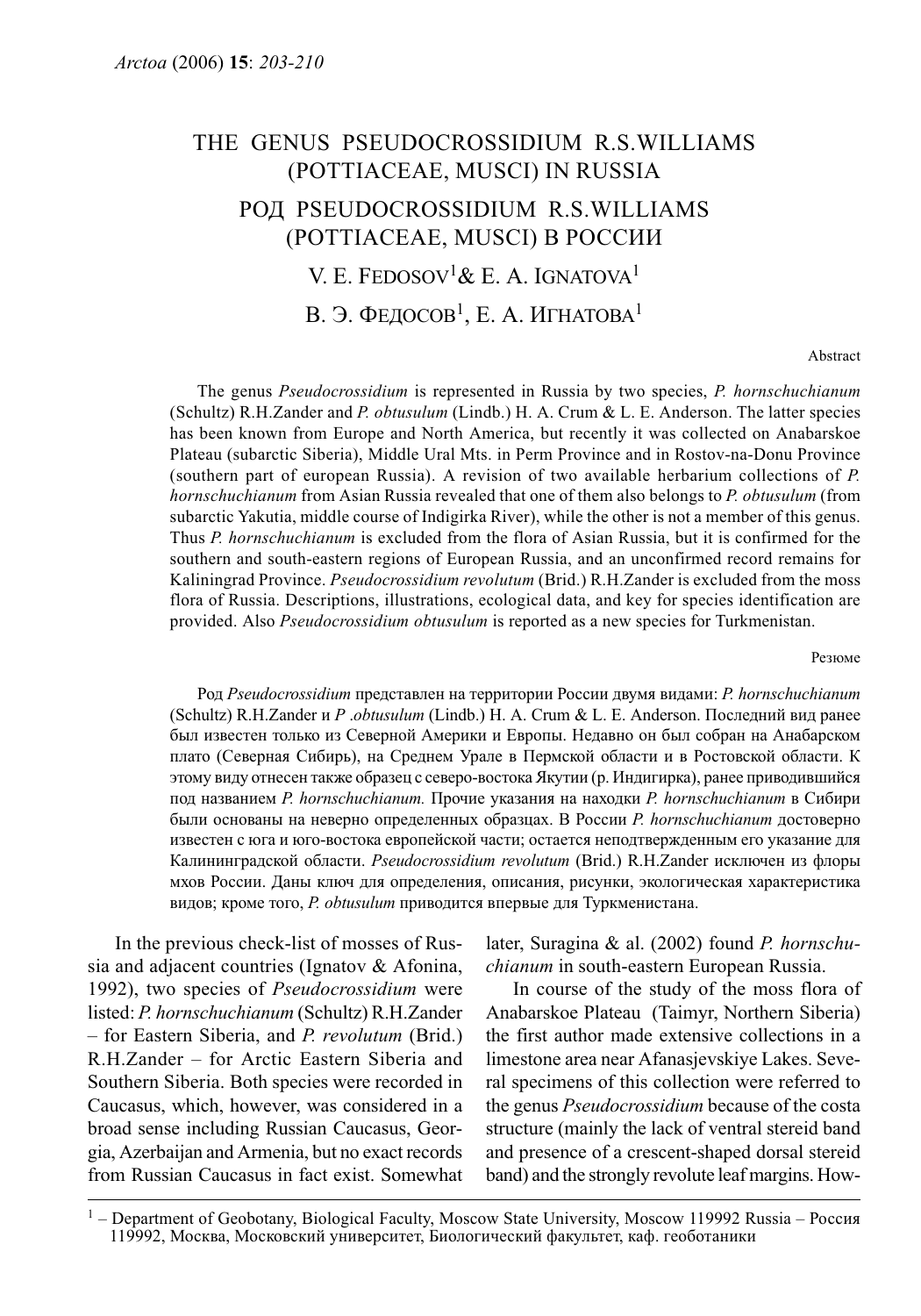ever, the rather short, wide, ovate to deltoid leaves of these plants distinguished these from P. hornschuchianum and P. revolutum. Comparison with the description and illustrations in Zander (2002) and Cano (2006) revealed that these specimens belong to P. obtusulum (Lindb.) H. A. Crum  $&L.$ E. Anderson.

Our attempt to locate previous Pseudocrossidium specimens from Siberia in LE and SASY revealed the following. There is the single collection in LE, gathered by O.M.Afonina in the middle course of Indigirka River (reported as P. hornschuchianum by Afonina & al. (1979)); it belongs to P. obtusulum. No more specimens of the genus from the territory of Russia were found in LE. Collections of P. hornschuchianum in SASY include two specimens of Pseudocrossidium identified as P. hornschuchianum and P. revolutum, and they both belong to other taxa (Bryoerythrophyllum ferruginascens (Stirt.) Giacom. and Grimmia incurva Schwägr., respectively).

Quite recently P. hornschuchianum was found in Rostov-na-Donu Province by V.Sereda, however one of two of her collections was demonstrated to be P. obtusulum.

Thus no collections of P. hornschuchianum are confirmed from Asian Russia, and the distribution of this species includes only few recent records from Astrakhan Province (Suragina & al., 2002); Rostov-na-Donu Province (Sereda, 2006), and Volgograd Province (Seregin, unpubl.). An unconfirmed record from Kaliningrad Province (Napreenko, 2006) is based on old literature records which remain to be checked.

Pseudocrossidium revolutum was reported for the Arctic portion of Yakutia by Egorova & al. (1991) and for Central Yakutia by Kuvaev (1960), but these records are not supported by herbarium specimens. We also failed to find additional information about the record of P. revolutum in southern Siberia (Ignatov & Afonina, 1992). Therefore P. revolutum should be excluded from the moss flora of Russia, although its presence there is quite possible, as it is known from Estonia, Ukraine, Georgia and Turkmenistan (Ignatov, Afonina, Ignatova & al., 2006).

The following description is based on the material from the territory of Russia. In some cases data from the literature are given in brackets.

Pseudocrossidium R.S.Williams, Bull. Torrey Bot. Club 42:396. 1915.

Plants small, in loose or dense cushions or turfs, or growing by separate shoots, yellowish green or brownish. Stems 2-7 [20] mm, hyalodermis absent, sclerodermis of 1-2 rows of cells, central strand present, well-developed. Stem leaves appressed, straight or spirally twisted when dry, erect spreading to widely spreading when moist, ovate-lanceolate, ovate or deltoid, keeled in the proximal half, narrowly or widely acute to obtuse, leaf margins entire, strongly revolute in proximal 3/4 of leaf; costa strong, excurrent in short awn or mucro, convex dorsally and ventrally, guide cells 2-3, dorsal stereid band well-developed, crescent in shape, ventral stereid band usually absent, ventral epidermis well-developed, dorsal epidermis weakly developed or absent; ventral cells of costa subquadrate, papillose, dorsal cells of costa rectangilar to linear in proximal part of leaf, smooth throughout or smooth in central part and papillose in side part of costa, more rarely slightly papillose throughout; lamina unistratose,distal lamina cells subquadrate to transversely elongated, with moderately and evenly thickened walls, in transverse section weakly convex, densely papillose, papillae large, bifid or multiplex; proximal lamina cells subquadrate to shortly rectangular, subhyaline or brownish, smooth, with evenly thickened, sometimes slightly porose walls, or transverse walls of marginal cells more strongly thickened; KOH color reaction yellow to orange. Asexual reproduction absent or rarely present, gemmae rounded, ovate or clavate, multicellular, born in leaf axils or on ventral surface of costa. Sexual condition dioicus. Sporophytes not known in collections from Russia. [Seta 1-2 cm. Capsule cylindric, 1-2 mm, peristome of 32 linear, yellow teeth, straight or twisted counterclockwise a half turn, operculum conic to conic-rostrate. Spores yellow, smooth, 8-12 μm.]

According to Zander (1993, 2002), the genus is differentiated mainly by the absence or very small size of ventral stereid band, crescent shape of dorsal stereid band and yellow to orange KOH reaction of laminal cells; leaf shape (ovate to ovate-lanceolate) and small laminal cells are also its diagnostic characters. 16 species are known in the world, 2 species in flora of Russia.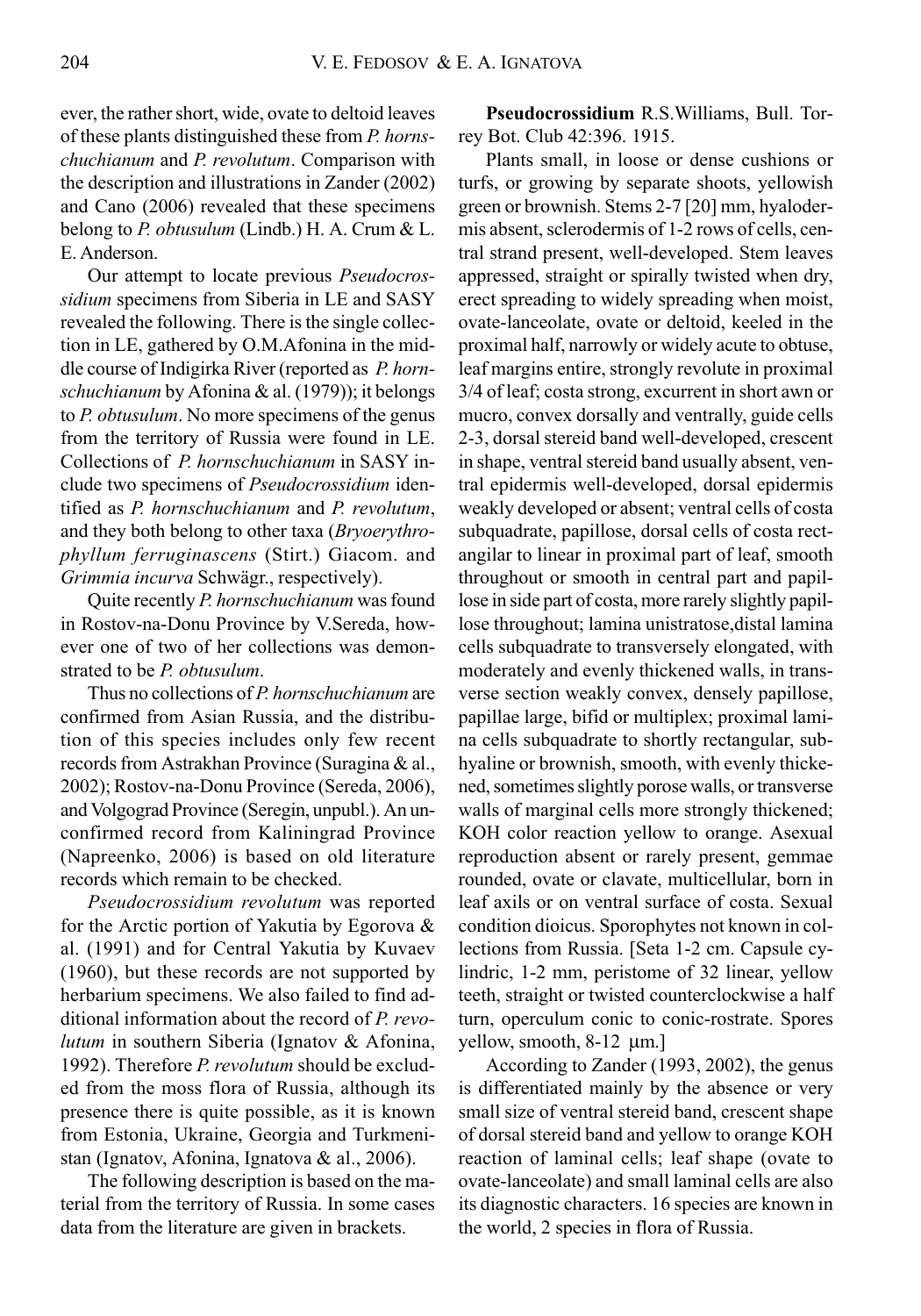KEY FOR IDENTIFICATION OF SPECIES OF PSEUDOCROSSIDIUM AND SUPERFICIALLY SIMILAR SPECIES OF BRYOERYTHROPHYLLUM

- 1. Costa >100 μm wide at leaf base, narrowing distally, ventral stereid band present . . . ........... Bryoerythrophyllum recurvirostrum var. latinervium
- $\sim$  Costa less strong,  $\leq 80$  um wide at leaf base. wider distally, ventral stereid band absent . 2
- 2. Leaves narrowly acuminate, costa excurrent in a rather long mucro, asexual reproduction absent ....... P. hornschuchianum
- Leaves broadly acute to obtuse, costa ending in short apiculus, asexual reproduction by ovate or clavate multicellular gemmae sometimes present . . . . . . . . . . . .
- 3. Leaves ovate to deltoid, 0.7-0.8 [1.2] x 0.3- 0.45mm . . . . . . . . P. obtusulum
- Leaves elongate-lanceolate to lingulate, 0.8- 1.4 x 0.2-0.3 mm ..... [P. revolutum]

Pseudocrossidium hornschuchianum (Schultz) R.H.Zander, Phytologia 44:205. 1979. – Barbula hornschuchiana Schultz, Flora 5 (Syll.): 36. 1822.

Plants in loose turfs or growing by single stems, yellowish-green to brownish. Stems 3-5 mm. Stem leaves 0.7-1.1 [1.5]×0.3-0.4 mm, appressed and twisted when dry, widely spreading when moist, ovate-lanceolate, narrowly acuminate, leaf margins strongly revolute in distal 4/5-3/4 of leaf; costa excurrent, forming rather long mucro, slightly widened in distal half of leaf; distal laminal cells subquadrate to transversely elogate, 10-13 μm. Asexual reproduction absent. Only sterile plants are known from the territory of Russia. [Perichaetial leaves strongly differentiated. Seta ca. 1 cm. Capsule ca. 1.7 mm, peristome teeth 32, linear, yellow, twisted counterclockwise a half turn, operculum conic. Spores 8-10 μm (from Zander, 2002)].

This species grows in xeric habitats: on soil in steppes, on calcareous and gypsum substrates in karst depressions and hill slopes.

Specimens examined from Russia: EUROPEAN RUSSIA: Astrakhan Province, Bogdo-Baskunchak Nature Reserve, W-facing slope of Bogdo Mt., on bare soil, 2.V.2002, Suragina s.n. (MHA); same place, Kristalnaya Cave surroundings, steppe site, on soil between grasses, 5.V.2002, Suragina s.n. (MHA); same place, karst crater, on hypsum outcrops covered by soil, in crevice, 14.VII.2002, Suragina s.n. (MHA); Volgograd Province, Ilovlinskij District, 4 km E-SE from Kachalino railway station, steppe on ravine slope, on soil, Seregin #M-956 (MW). Rostov-na-Donu Province, Myasnikovskij District, Nedvigovka, 15.VII.2004, Sereda s.n. (MW).

Distribution outside Russia: most regions of the Europe, Macaronesia, North and South Africa, Middle East, Caucasus (Azerbaijan, Armenia, Georgia), Middle Asian countries, Australia and Tasmania; North America (three localities, two of them in gardens, once in natural habitat, cf. Zander, 2002).

Pseudocrossidium obtusulum (Lindb.) H. A. Crum & L. E. Anderson, Bryologist 92: 533. 1989 (Fig. 2.) – Barbula obtusula Lindb., Musci Scand. 22. 1879 – Barbula revoluta var. obtusula (Lindb.) Mönk., Laubm. Eur., 1927. – Barbula hornschuchiana var. obtusula (Lindb.) Podp., Consp. 212. 1954 – Desmatodon ellesmerensis Brassard, Bryologist 74: 208. f. 1-11. 1971 – Pseudocrossidium revolutum var. obtusulum (Lindb.) B. C. Tan, R. H. Zander & T. T. Taylor, Lindbergia 7: 41. 1981.

Plants small, yellowish-green to brownish, in dense cushions or loose turfs. Stems 3-7 [20] mm. Stem leaves crowded and appressed when dry, weakly spreading when moist, ovate to ovatedeltoid, 0.7-0.8 [1.2]×0.3-0.45 mm; leaf margins strongly revolute, entire; leaf apex broadly acute to obtuse; costa strong, widened in distal half of leaf, shortly excurrent and forming small apiculus, shining, brownish, smooth on dorsal side; distal laminal cells 10-13 μm, subquadrate to transversely rectangular, with moderately thickened walls. Specialized asexual reproduction occasionally present, gemmae multicellular, spheric, elliptic or clavate, 30-50 μm, born on stem in leaf axil or on the ventral surface of the costa. All specimens from the territory of Russia are sterile or male, antheridia in terminal buds, sometimes persistent for the next year and in this case looking lateral due to development of subterminal innovations. [Perichaetial leaves not or weakly differentiated. Seta 1-2 cm. Capsule 1-2 mm, peristome of 32 linear,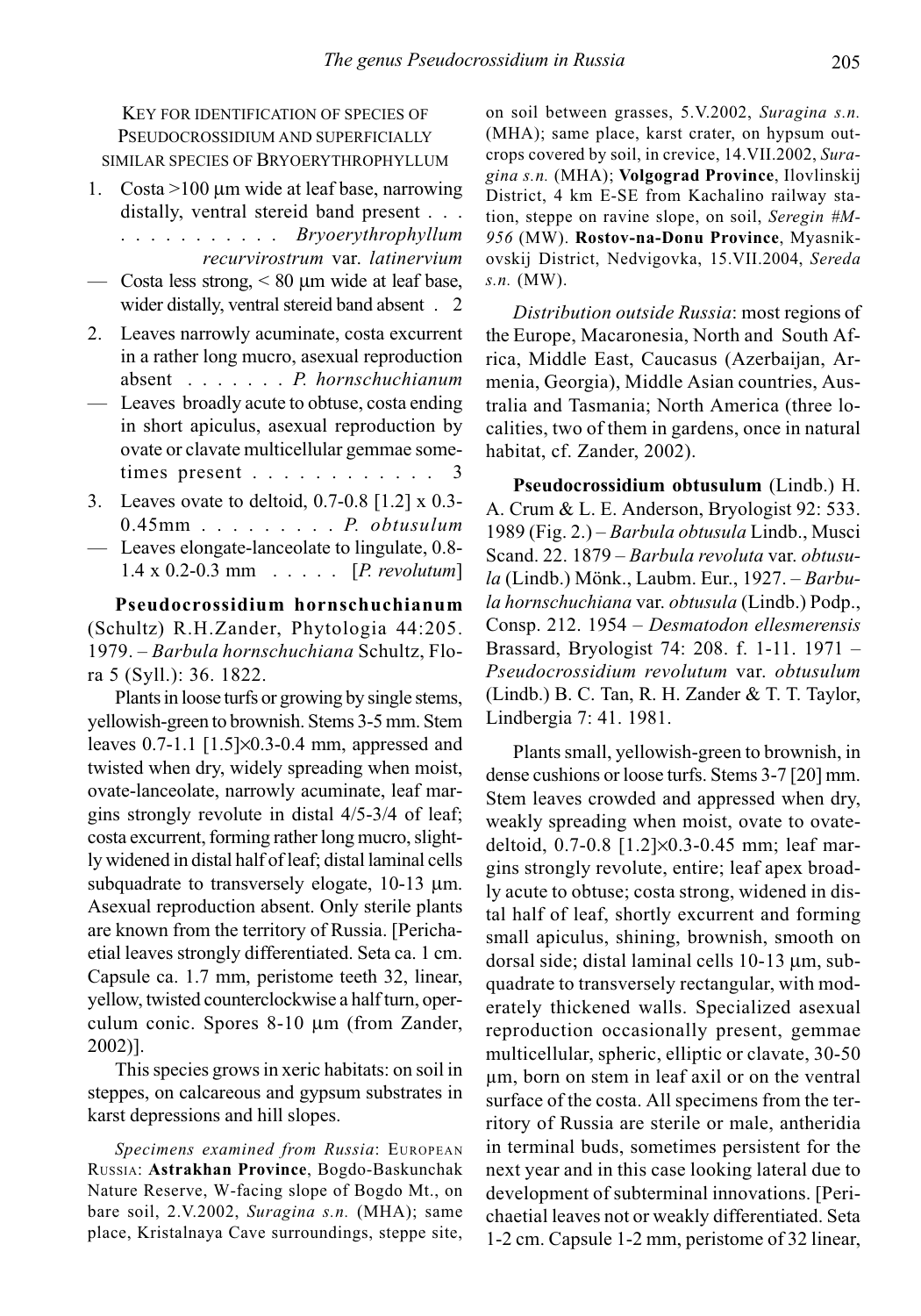

Fig. 1. Pseudocrossidium hornschuchianum (from: Astrakhan Province, Bogdo-Baskunchak Nature Reserve, Suragina s.n., MHA):  $1 -$ habit, wet; 2, 3 – leaf transverse sections;  $4 -$ stem transverse section;  $5 -$ lamina cells of leaf apex and dorsal cells of costa; 6 – habit, dry; 7-14 – leaves; 15 – lamina cells of mid-leaf and ventral cells of costa; 16 – basal leaf cells. Scale bars: 2 mm – for 1, 6; 1 mm – for 9-14; 100 μm – for 2-5, 15-16.

yellow teeth, straight or twisted counterclockwise a half turn, operculum conic-rostrate. Spores 8- 12 μm (from Zander, 2002).]

In xeric habitats, mostly on steppe slopes, on limestone, shell-rock or other calcareous substrates.

Specimens examined from Russia: EUROPEAN RUSSIA: Rostov-na-Donu Province, Rodionovo-Nesvetaevskij District, Nesvetaj, Sereda, # 187 (MW); Perm Province, Kungur, 22.X.1988, Ignatov s.n. (MHA) Perm Province, Kungur, 22.IX.1988, Ignatov s.n. (MHA). ASIAN RUSSIA: Taimyr Autonomous District, Khatangsky Distr., vicinity of Afanas'evskie Lakes: 71.611° N, 106.071° E, on cliff

ledge, covered with melkozem layer, Fedosov, #06-84 (MW); same place, 71.5998° N, 106.01° E, lumpy placer on creek canyon slope, on dry limestone marl, *Fedosov*, # 06-264 (MW); same place, 71.611° N, 106.071° E, in crevice of limestone cliff remnant от melkozem, Fedosov, # 06-328 (MW); same place, 71.611° N, 106.071° E, in limestone cliff niche covered with humus,  $Fedosov, # 06-389$  (MW); same place, 71.5461° N, 105.73° E, on limestone marl at the base of cliff remnant on creek canyon slope, Fe $dosov, #06-493$  (MW). Republic Sakha/Yakutia, left bank of Indigirka River in its middle course, upstream In'yali River mouth, steppe slope, 15.VI. 1976, Afonina s.n. (LE).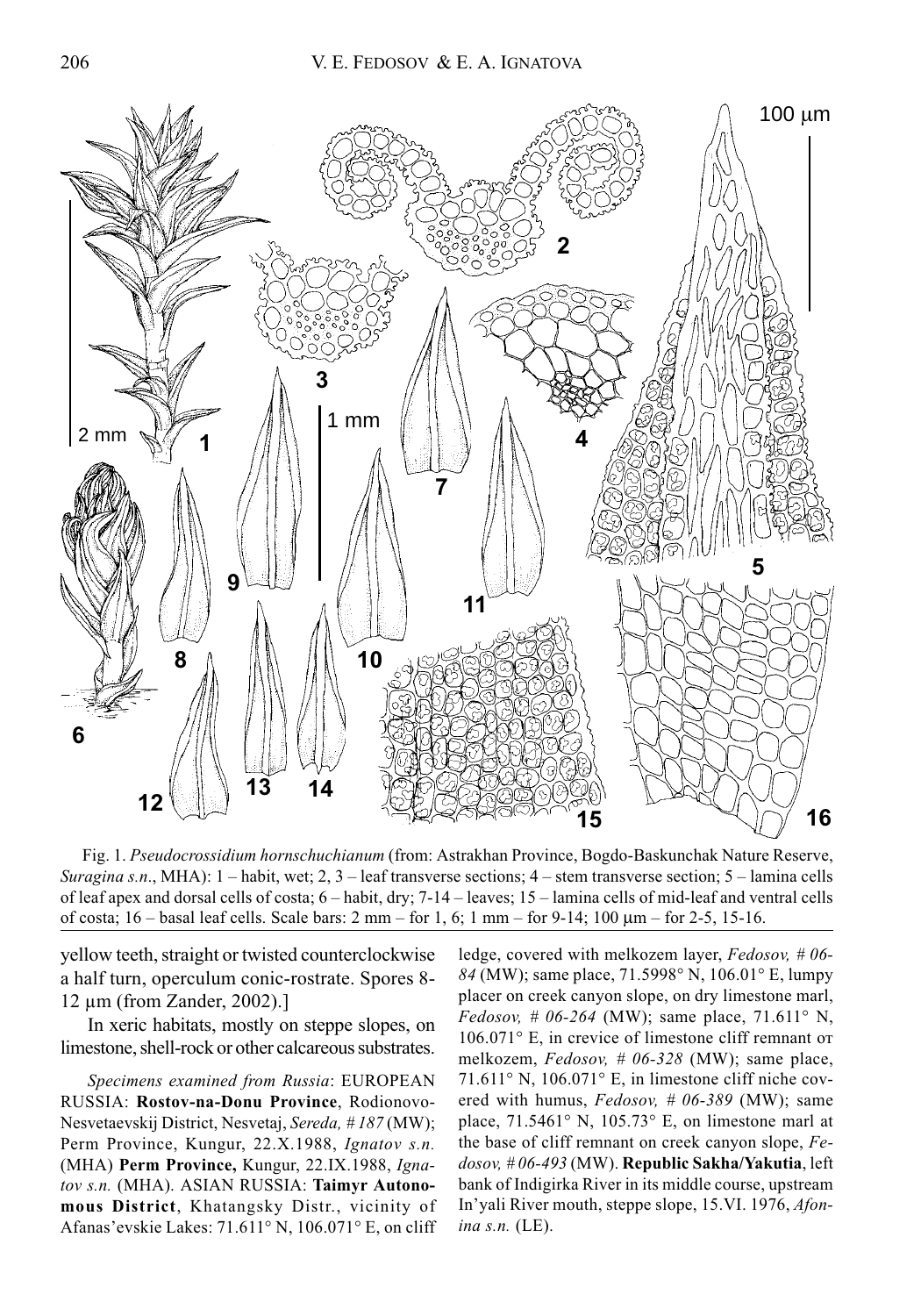

Fig. 2. Pseudocrossidium obtusulum (from: Taimyrsky Autonomous District, Anabar Plateau, Fedosov, #06-264, MW): 1 – habit, dry; 2-5 – leaf transverse sections; 6 – stem transverse section; 7 – habit, wet; 8-18 – leaves; 19 – gemmae; 20 – lamina cells of upper leaf and dorsal cells of costa; 21 – lamina cells of mid-leaf and dorsal cells of costa; 22 – lamina cells of mid-leaf and ventral cells of costa; 23 – basal leaf cells. Scale bars: 2 mm – for 1, 7; 1 mm – for 8- 18; 100 μm – for 2-6, 20-23.

Distribution outside Russia: In Europe P. obtusulum is known from few localities in Sweden (Nyholm, 1989), central Germany (Podpera, 1954), Spain and Andorra (Cano, 2006), Sicilia (specimen cited in http://mobot.mobot.org/cgi-bin/ search\_vast). It is likely that it is more widespread but still remains neglected due to its inclusion into P. revolutum until the recent publication underlined its status of a good species (Eckel et al., 1996; Cano, 2006).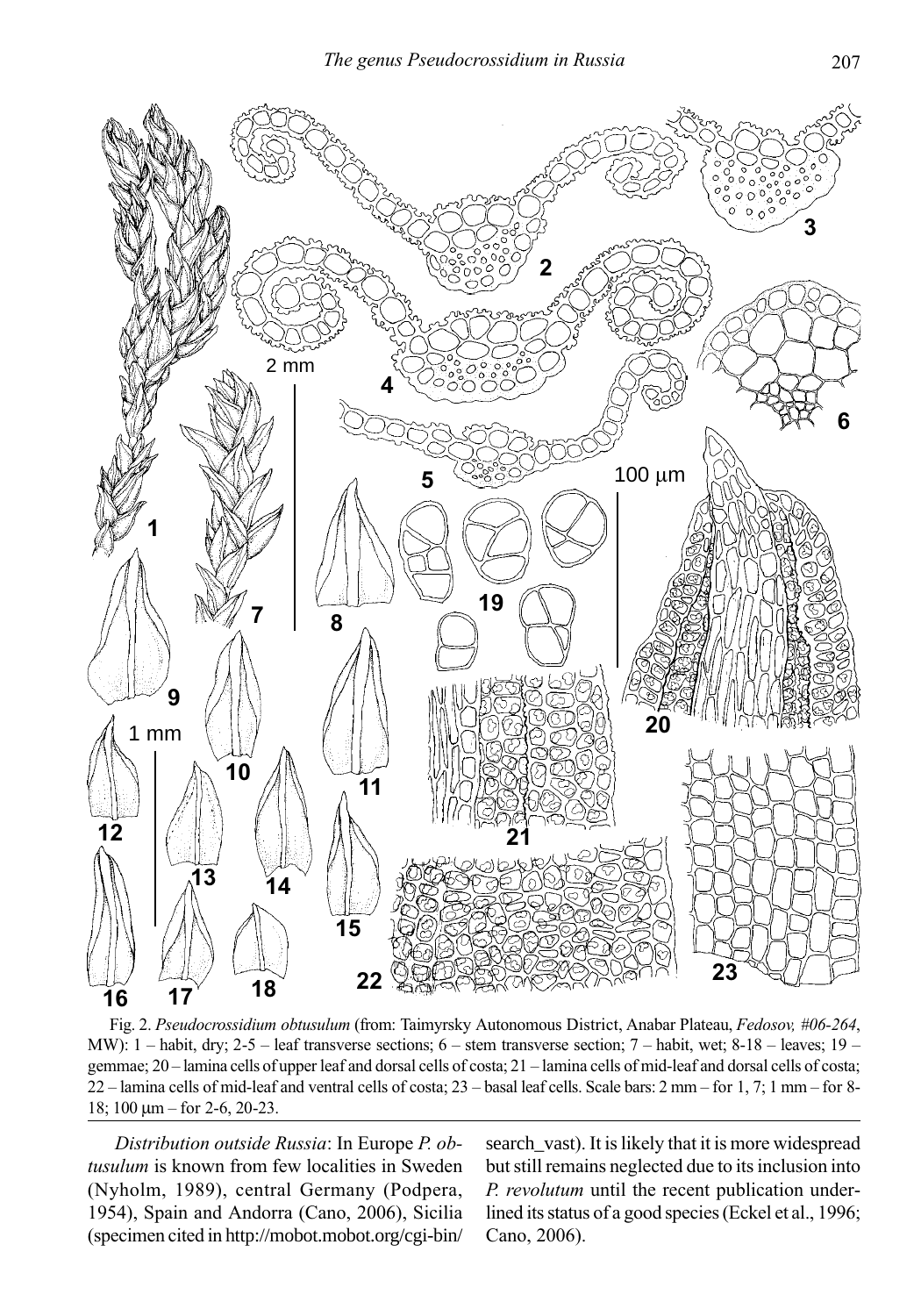



In Asia, Mamatkulov (1990) gave the descriptions of Pseudocrossidium from Tadjikistan, specifying that among P. hornschuchianum there are plants with the markedly shorter leaves. We did not see these collections from that country, but two specimens of P. obtusulum were found from the nearby Turkmenistan: 1) Central Kopet-Dag, Geok-Tepinskij Distr., Dushak Mt., 6.V.1986, Sirotina s.n. (LE, as P. horncschuchianum); 2) 10 km from railway station Zau toward the Spring Bairamali, 8.IX.1965, Leontieva s.n. (LE, as P. revolutum).

In North America, P. obtusulum occurs in Arctic from Greenland to Northwest Territories, in mountains along Pacific coast from Alaska and Yukon to southern California, and also in Montana and New-Mexico (Eckel et al., 1996).

Ecology: Pseudocrossidium obtusulum in North America and Europe occurs mostly in xeric steppe plant communities (Eckel et al., 1996;

Murray, 1992), being confined to calcareous substrates (Zander, 2002; Murray, 1992).

The localities in Anabarskoe Plateau are in gentle plateau of 200-300 m elev., formed by Cambrian limestones. The vegetation is represented by various tundra communities alternating bare soils; Larix forests are restricted to bottoms of river valleys. Pseudocrossidium obtusulum is frequent throughout the plateau on limestone cliff ledges, rock fields, fine soil near rock outcrops. It is often associated with Encalypta vulgaris, E. rhaptocarpa, Syntrichia laevipila, S. norvegica, Distichium capillaceum, D. inclinatum, Ditrichum flexicaule, Hymenostylium recurvirostrum, Tortula mucronifolia, Grimmia anodon, Schistidium frisvollianum and other mosses.

According Afonina & al. (1979), the locality in Yakutia, middle course of Indigirka River is very xeric (annual precipitation less than 200 mm while in summer many days are very hot). Steppe vegetation is widespread not only on S-facing slopes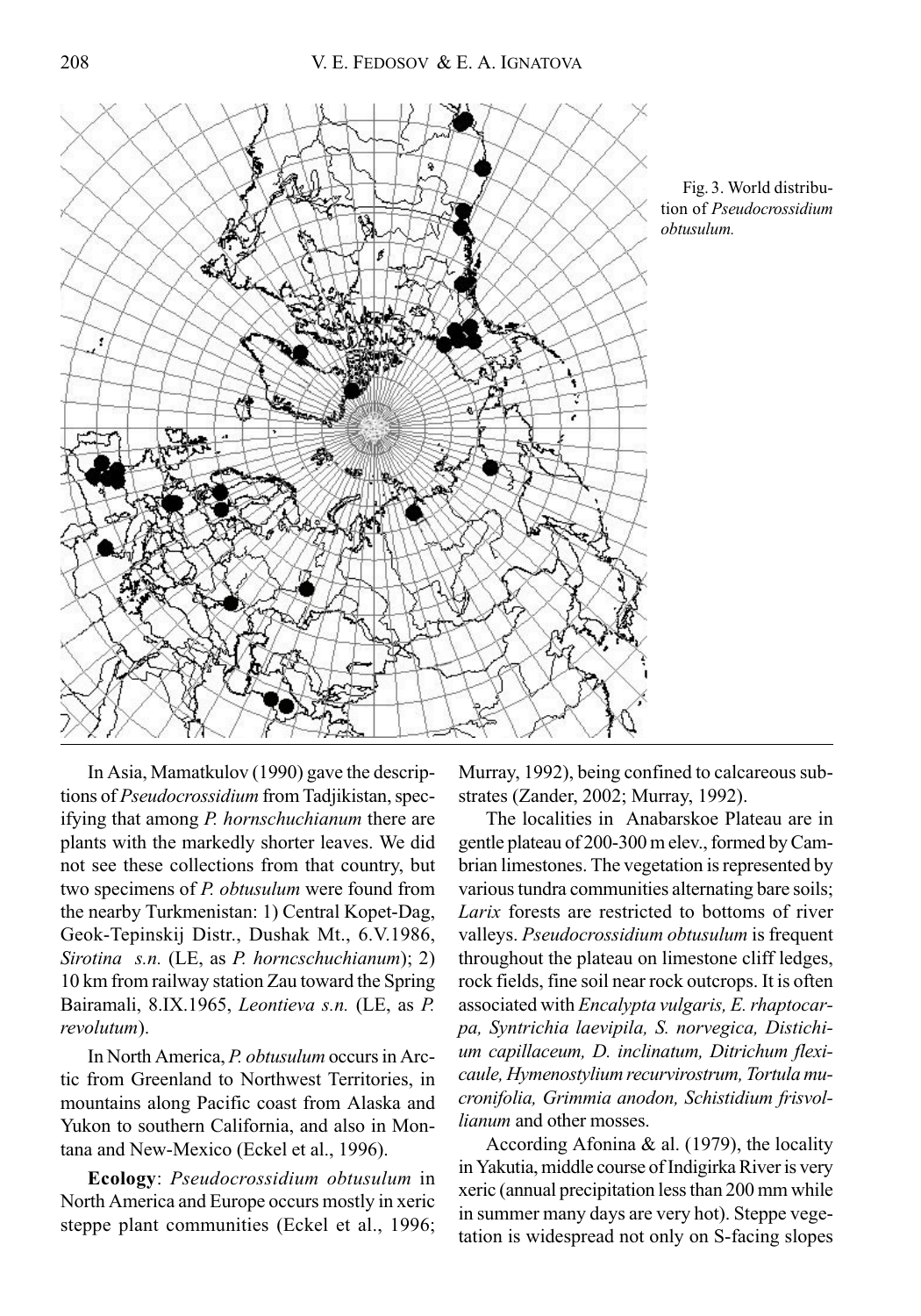but also on bottoms of valleys, W- and E-facing slopes of mountains and upper terraces of rivers. Mosses are not abundant in steppes, growing as small patches on bare soil between grasses. Pseudocrossidium obtusulum was found only once. Other species in the same type of habitats are: Syntrichia ruralis, Abietinella abietina, Rhytidium rugosum, Ceratodon purpureus, Tortula acaulon, Pterygoneurum subsessile, P. kozlovii.

The locality of P. obtusulum in European Russia, Rostov-na-Donu Province is situated in steppe zone; the species was collected on slope of ravine, on shell-rock outcrop, it was represented by more or less extensive tuft (contrary to P. hornschuhianum which was usually collected in very small ammount in all known localities from Russia) and produced abundant gemmae.

The locality in Perm Province is situated on the south-faced steppe slope near the entrance to the Kurgur Cave (one of the largest caves in Russia), on gypsum.

Differentiation. The most helpful characters to distinguish P. obtusulum from P. hornschuchianum are (1) the leaf shape (ovate to deltoid, broadly acute vs. ovate-lanceolate, narrowly acuminate), and (2) the ending of costa (in short apiculus vs. more or less long mucro or short awn). Leaves are generally shorter in P. obtusulum (0.7- 0.8 mm vs. 0.7-1.1 mm in specimens from Russia), non-twisted when dry (usually twisted in P. hornschuchianum) and only weakly spreading when wet (widely spreading to recurved in P. hornschuchianum). Costa is more strongly widened in the distal part of leaf in P. obtusulum (only slightly widened in P. hornschuchianum) and slightly papillose to smooth on dorsal side in distal part of leaf (vs. more strongly papillose laterally on dorsal side in distal part of leaf in P. hornschuchianum, see Fig. 1-2,3). Presense of gemmae in leaf axils or on ventral side of costa also differentiates P. obtusulum from P. hornschuchianum, but this character is not always observed (found only

in one specimen in collections from Asian Russia and abundant in collections from European Russia). According to Zander (2002) there is a difference in perichaetial leaves (weakly differentiated in P. obtusulum vs. strongly differentiated, enlargered in P. hornschuchianum), but in collections from Russia all specimens of P. obtusulum are male or sterile, and P. hornschuchianum is represented by sterile material only.

Pseudocrossidium revolutum shares with P. obtusulum broadly acute to obtuse leaf apices, costa excurrent in very short apiculus and presence of multicellular gemmae in leaf axils. It differs from the latter species by more narrow and long leaves, contorted when dry, and more strongly revolute leaf margins.

The first author also collected in Anabar Plateau one specimen which we identified as Bryoerythrophyllum recurvirostrum (Hedw.) Chen var. latinervium (Holmen) B. Murr. This plant resembles greatly Pseudocrossidium spp. in very revolute leaf margins, and also crescent-shaped dorsal stereid band of costa and subquadrate, papillose surface cells on ventral side of costa, showing clearly differentiated ventral epidermis. It differs from Pseudocrossidium species known in Russia in much more wide costa that is narrowing distally and subpercurrent, with 4-6 guide cells, well-developed ventral stereid band and very strong stem central strand.

## ACKNOWLENGEMENTS

We are very grateful to E.B.Pospelova, I. N. Pospelov and the staffs of Taimyr State Reserve who arranged the field work, to Olga Afonina for the loan from LE, to Vlada Sereda and Alexey Seregin for making their collections for our disposal, to Elena Ivanova for the help with the references of publications with distributional data in Yakutia, to Heribert Köckinger for fruitful discussion and to Richard Zander for correcting of English and comments on the text. The work was partly supported by RFBR grant 05-04-48780 and by Scientific School Program НШ-7063.2006.4.

## LITERATURE CITED

AFONINA, O.M., L.I. BREDKINA & I.I. MAKAROVA] АФОНИНА О.М., Л.И. БРЕДКИНА, И.И. МАКАРОВА 1979. Мхи и лишайники лесостепного ландшафта в среднем течении р. Индигирки. – [Mosses and lichens of forest-steppe landscape in the middle course of Indigirka River] Новости сист. низш. раст. [Novosti Sist. Nizsh. Rast.] 16: 175-186.

CANO, M.J. 2006. Genus Pseudocrossidium – In: Flora Briofitica Iberica, Vol. 3 (eds Guerra, J. & al.). Murcia, Univ. Murcia & Soc. Espanola de Briologia: 106-113.